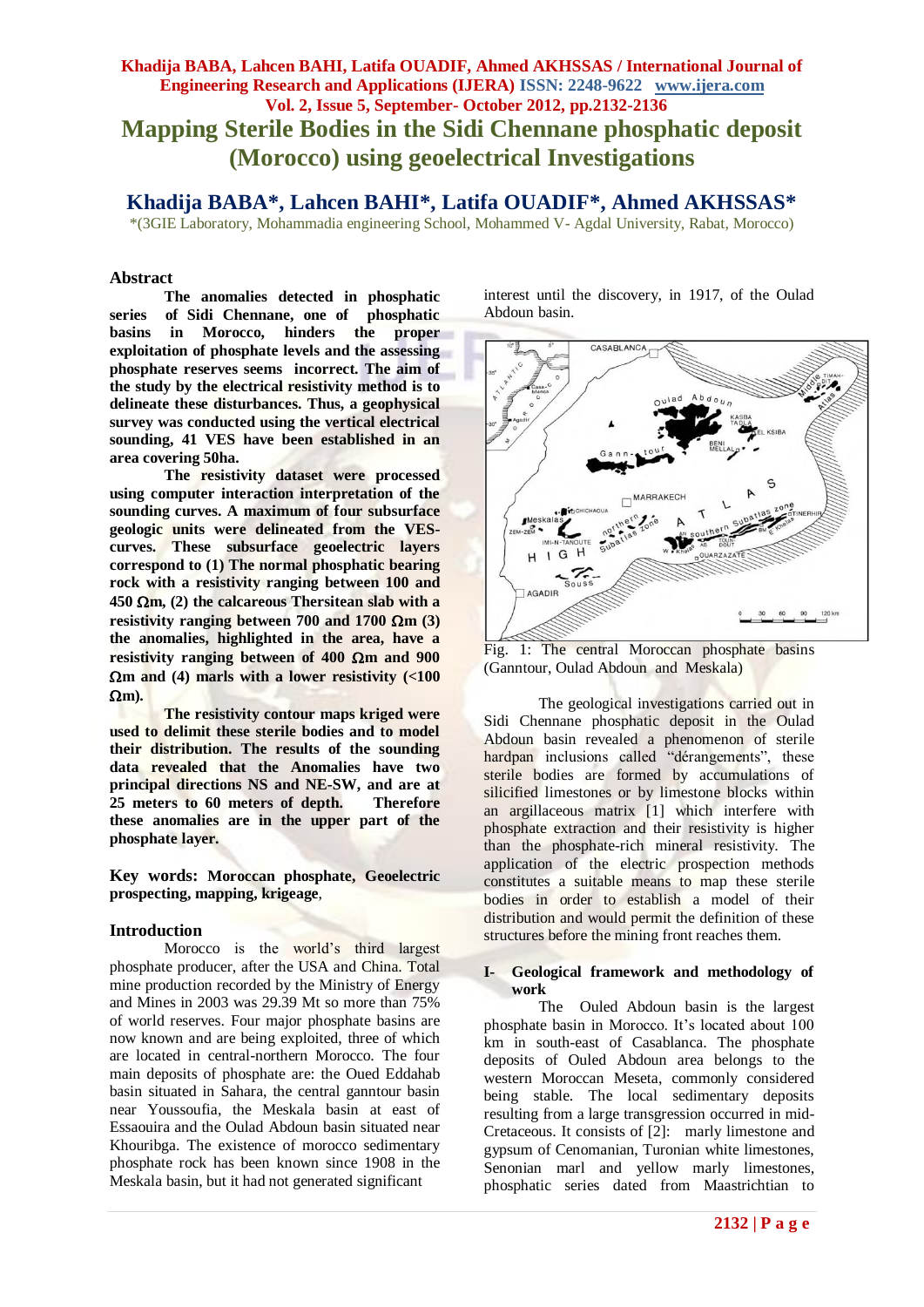### **Khadija BABA, Lahcen BAHI, Latifa OUADIF, Ahmed AKHSSAS / International Journal of Engineering Research and Applications (IJERA) ISSN: 2248-9622 www.ijera.com Vol. 2, Issue 5, September- October 2012, pp.2132-2136**

marine series.

Ypresian and Lutetian calcareous Thersitean slab. The Neogene continental deposits cover locally the



Fig. 2: Localization map of the study area.

The loose phosphatic Levels exploited are cited according to their succession [3]:

Layer III: Maastrichtian, Layer II: Paleocene, Layers I and 0, "forrow" A and B: Ypresian. They are typically separated by phosphatic indurated limestone benches, more or less important and more or less regular called "infill", II / I layers infill, III / II layers infill, etc...



Fig. 3: Disturbance which affects the phosphatic exploitation



1— Hercynian massif; 2— phosphatic area 3 marls; 4— phosphatic marls; 5— phosphate-bearing horizon; 6— limestones; 7— phosphatic limestones;

:

8— broken flint bed; 9— siliceous concretions; 10— siliceous limestone disturbances; 11— sterile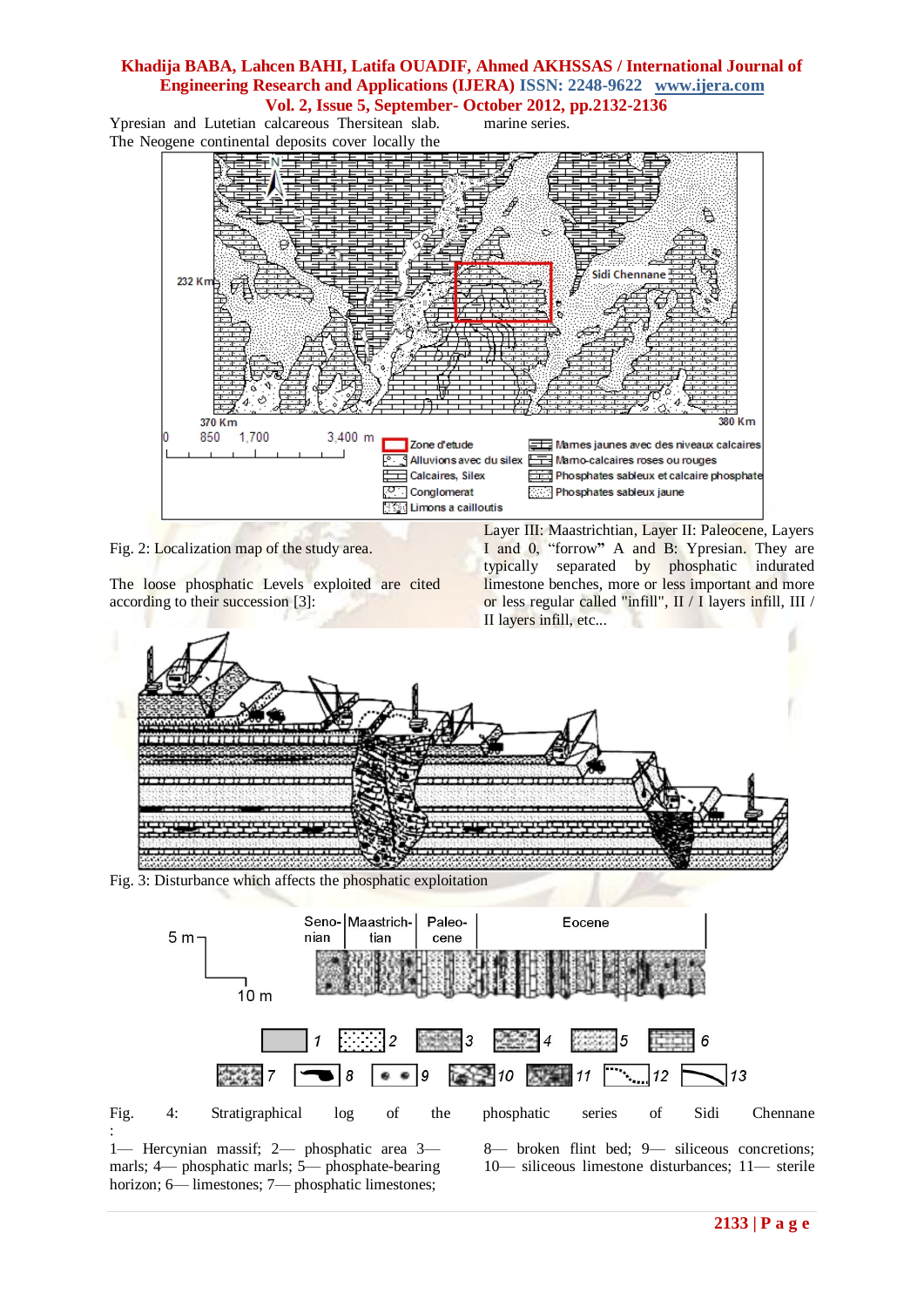# **Khadija BABA, Lahcen BAHI, Latifa OUADIF, Ahmed AKHSSAS / International Journal of Engineering Research and Applications (IJERA) ISSN: 2248-9622 www.ijera.com Vol. 2, Issue 5, September- October 2012, pp.2132-2136**

body composed of blocks of limestones, marls, and clays; 12— limit of disturbances; 13— road.

### **II-GEOELECTRICAL PROSPECTING**

The aim of VES is to deduce the variation of resistivity with depth below a given point on the ground surface and to correlate with the geological information available to deduce the depth and resistivities of the present layers.

To cover all the zones being able to be disturbed, we carried out, during the geophysical prospection in a parcel of 50 ha, 41 Vertical electrical soundings (VES) using the Schlumberger electrodes configuration (SYSCAL-R2 resistivity instrument IRIS Instruments, France) with a maximum electrode spacing (AB) of 300m (Figure 5). Schlumberger array was used because of its greater depth penetration [4]. In order to have a good description of the disturbances, the VES were arranged based on observable levels of the phosphatic series outcrop found within the vicinity of the study area.

In general, the resistivity method involves measuring the electrical resistivity of earth materials by introducing an electrical current into the ground and monitoring the potential field developed by the current. The most commonly used electrodes configuration for geoelectrical soundings, which was used in this field survey, is the Schlumberger array. Four electrodes (two current A and B and two potential M and N) are placed along a straight line on the land surface such that the outside (current) electrode distance (AB) is equal to or greater than five times the inside (potential) electrode distance (MN). Vertical sounding, in Schlumberger array, were performed by keeping the electrode array centered over a field station while increasing the spacing between the current electrodes, thus increasing the depth of investigation.

The potential difference  $(ΔV)$  and the electrical current (I) are measured for electrode spacing and the apparent resistivity  $(\rho_{app})$  is calculated by the equation:

$$
\rho_{app} = K \frac{\Delta V}{I}
$$

Where K is the geometrical factor that depends on the electrodes arrangement [5]. In the case of the configuration of Schlumberger, it is given by this equation:

$$
K = \pi \frac{(L^2 - l^2)}{2l}
$$



Fig.5: The basic principles of Schlumberger device

#### **III-VES Results and discussion**

From field trip observations, we note that in the phosphate series there are three sets in the sequence of layers: (1) Maastrichtian phosphatic sequence capped with calcareous Thersitean slab, (2) The complete phosphatic series and (3) The set from the B furrow to the lower layer III.

The best fit with measurements of a model of ground is obtained with a correlation between the observations and the position of the surveys to the touches of the phosphatic series.

The data from boreholes drilled by the Moroccan company "Office Chérifien des Phosphates (OCP)" were analyzed and used to correlate the results of the standard geoelectrical surveys: (1) The normal phosphatic bearing rock have a resistivity ranging between 100 and 450  $\Omega$ m, (2) the calcareous Thersitean slab with a resistivity ranging between 700 and 1700  $\Omega$ m (3) the anomalies, highlighted in the area, have a resistivity ranging between 400  $\Omega$ m and 900  $\Omega$ m and (4) marls with a lower resistivity ( $\langle 100 \Omega m \rangle$ .

The VES data was plotted on a log–log paper and curve matched. One-dimensional inversion of geo-electrical resistivity sounding data by computer iteration is done by using the software IPI2Win [GEOSCAN-M Ltd., 2001][6]. This generates the thickness and the true resistivity of both phosphatic series and anomalies. Curves of observed apparent resistivity as a function of the half distance between current electrodes (AB/2), together with the curves of the fitting model are shown in Figure 6.

The 41 VES stations reveal three types of curves : Type I, Type II and Type III.

The Type I curve (Figure 6a) generally shows: (1) a relatively thin surface layer (about 3m) representing the calcareous Thersitean slab having apparent resistivity of 744  $\Omega$ m, followed by (2) the phosphatic sequences of 193  $\Omega$ m apparent resistivity and 27.5m thickness and (3) a lower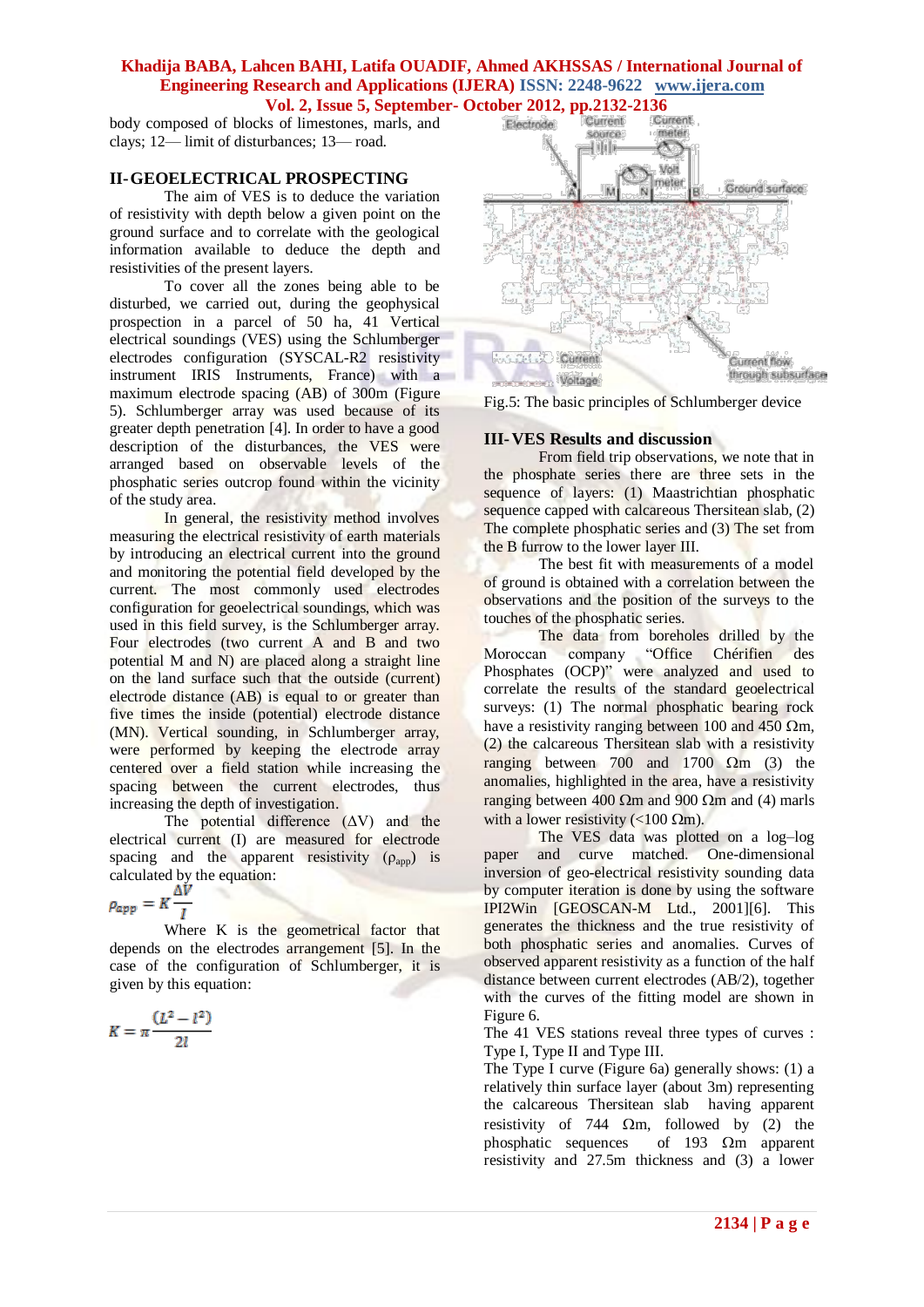### **Khadija BABA, Lahcen BAHI, Latifa OUADIF, Ahmed AKHSSAS / International Journal of Engineering Research and Applications (IJERA) ISSN: 2248-9622 www.ijera.com Vol. 2, Issue 5, September- October 2012, pp.2132-2136**

resistivity third layer with apparent resistivity <45  $\Omega$ m corresponding to marls.

The Type II curve (Figure 6b) is composed by (1) a surface layer of disturbed phosphatic sequences till 9m with an apparent resistivity of about 662  $\Omega$ m, (2) a second layer of 60m (<100  $\Omega$ m) corresponding to the normal phosphatic series, and (3) a third layer with a relatively low-resistivity (<20  $\Omega$ m) indicating the marls.

The Type III (Figure 6c) field curves describe qualitatively a model composed of 3 layers where the layer resistivity relationship is  $\rho$ 1> $\rho$ 2> $\rho$ 3 (1) a layer of 6.50m representing deposits of phosphatic limestone with an apparent resistivity about 555  $\Omega$ m, (2) a second layer of 36m (114  $\Omega$ m) corresponding to the normal phosphatic series, and (3) finally marls with low-resistivity (43  $\Omega$ m).



### **IV- Mapping anomalies**

Ordinary kriging is a linear interpolation approach that provides a best linear unbiased estimator for quantities that vary spatially. This geostatistical method has been applied widely in electrical survey to map ground formation [7].

In general the ordinary Kriging model is more accurate for nonlinear problems and also flexible in either interpolating sample points or filtering noisy data. The VES data were gridded using the Kriging algorithm. A contour map for various schlumberger half-electrode spacing was then created from the grid file (figure 7).

The kriged contour maps of electrical resistivity distribution for AB=40m corresponding to the surface formations shows great values of resistivity which is probably due to the calcareous Thersitean slab.

The kriged contour maps of electrical resistivity distribution for AB=80 and AB=100 show anomalous zones of directions NE-SW and NS located at an average depth of 25m.

The kriged contour maps of electrical resistivity distribution for AB=300 revealed the disappearance of the NS anomalous zones and the persistence of the NE-SW anomalous zones, they reach depths of 60m. Thus, the majority of anomalies affect only the subsurface of the phosphate series.

Carte d'isorésistivités pour AB = 40 m



Carte d'isorésistivités pour AB = 80 m